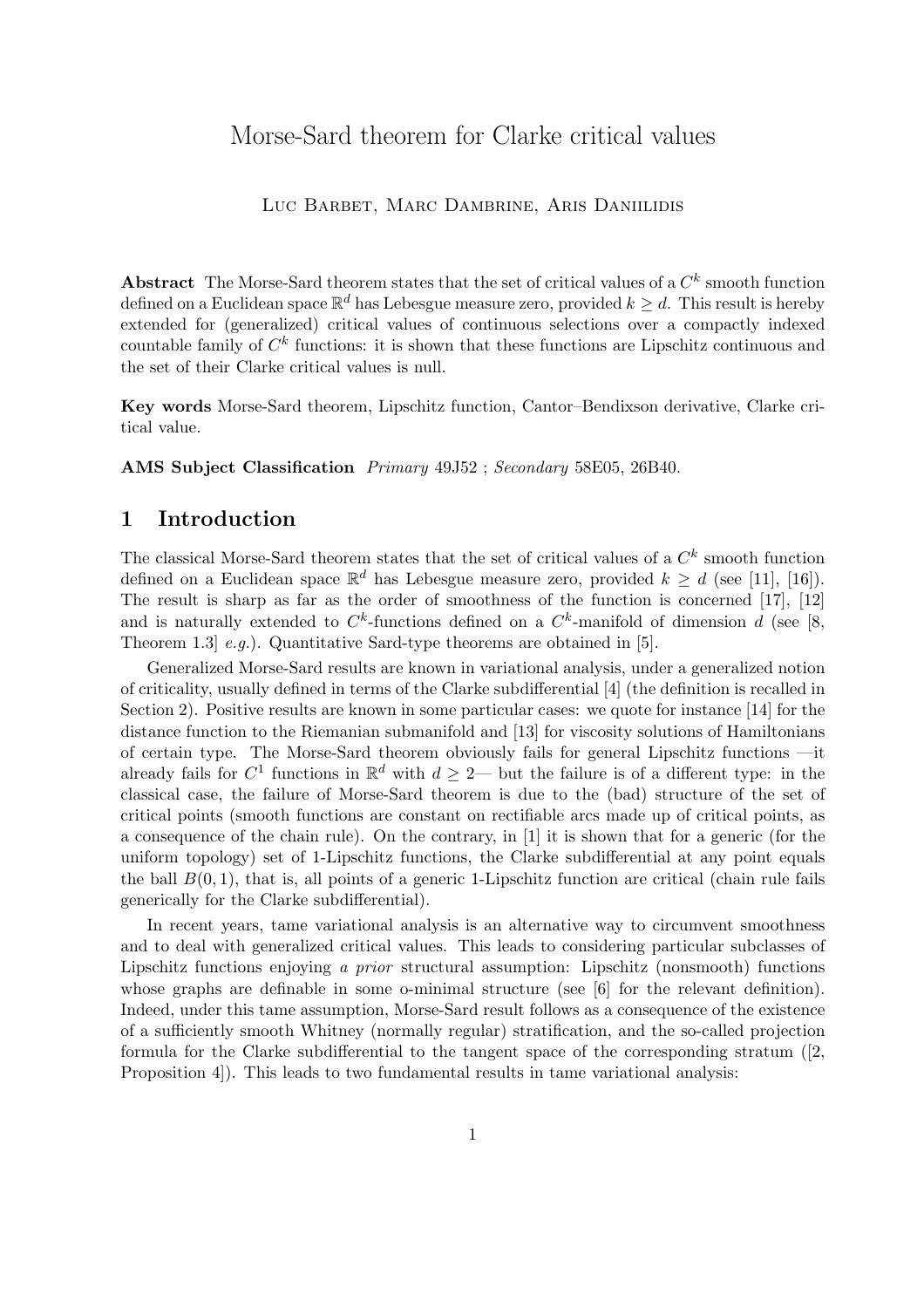- Clarke critical values for tame Lipschitz functions are locally finite [2] ;
- Tame closed graph set-valued maps, or more generally, set-valued maps admitting a sufficiently smooth normally regular stratification, satisfy Sard theorem for the set of their critical values (values where metric regularity fails) [9].

Let us point out that o-minimality (tameness) of a function does not automatically guarantee a Morse-Sard type result for any variational notion of criticality. For instance, let us call a point  $\bar{x} \in \mathbb{R}^d$  broadly critical for the function f, if for every  $\varepsilon > 0$ , the closed convex hull of all derivatives  $\nabla f(x)$  at points  $x \in B(\bar{x}, \varepsilon)$  contains 0 (definability of the function guarantees differentiability in an open dense set). In [3], an example of a continuous (globally) subanalytic function  $f : \mathbb{R}^3 \to \mathbb{R}$  which is strictly increasing in a segment of broadly critical points is presented, showing that the Morse-Sard theorem fails for this notion of criticality.

In contrast to the aforementioned tame-geometrical results, in this work we do not make any prior structural assumption on the nature of the functions. Instead, we consider the class of continuous functions  $f : \mathbb{R}^d \to \mathbb{R}$  of the form

$$
f(x) \in \{F(x,t) : t \in T\}, \quad \text{for all } x \in \mathbb{R}^d \tag{1}
$$

where

- $(\mathcal{H}_1)$  T is a nonempty compact countable set;
- $(\mathcal{H}_2)$  for each  $t \in T$ , the function  $x \mapsto F(x, t)$  is  $C^k$ -smooth, with  $k \geq d$ ;
- $(\mathcal{H}_3)$  the functions F and  $\nabla_x F$  (defined on  $\mathbb{R}^d \times T$ ) are continuous.

We denote by  $T(x)$  the set of active indices of F at x, that is,

$$
T(x) = \{ t \in T : f(x) = F(x, t) \}. \tag{2}
$$

The main result of the manuscript is the following:

• Under  $(\mathcal{H}_1)$ - $(\mathcal{H}_3)$ , every continuous function of the form (1) is locally Lipschitz and satisfies a generalized Morse-Sard theorem.

As a consequence, the max function  $f(x) = \max \{F(x,t) : t \in T\}$  has a null set of generalized critical values. This result appears to be new even in the case where  $T$  is finite. The result is sharp, in the sense that it fails for  $d \geq 3$  if the compact set T is uncountable (Remark 7).

The proof of our main result is based on geometrical arguments leading nonsmoothness to a kind of tractable smooth assumption in naturally arising manifolds, in which the classical Morse-Sard theorem applies.

The paper is organized as follows: in the next section we fix our notation, we recall the definition of the Clarke subdifferential and the Cantor-Bendixson rank of a set. The main result is proved in Section 3.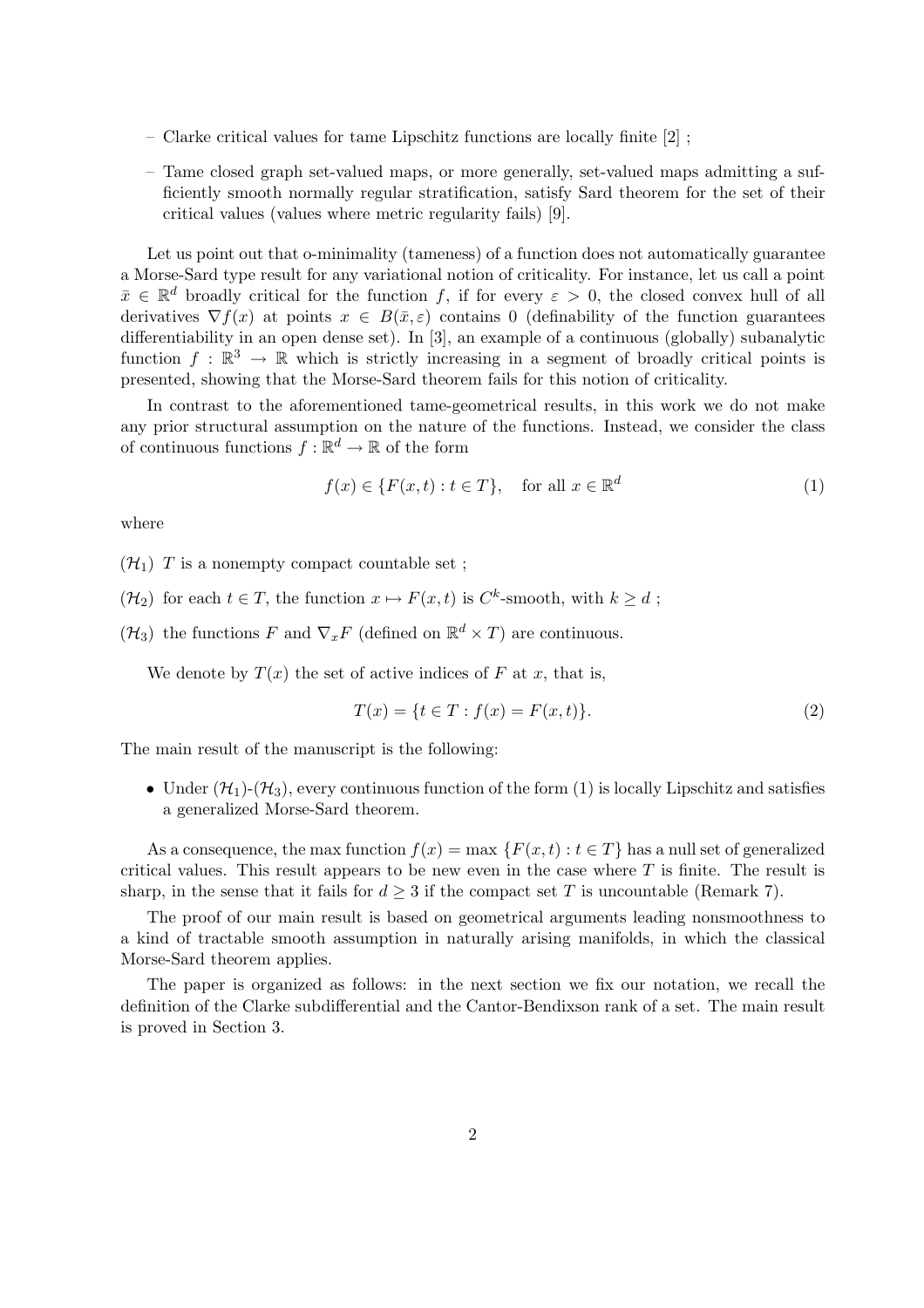## 2 Preliminaries, Notation

For any integer  $m \geq 0$ , we set  $\mathbb{N}_m = \{1, \ldots, m\}$  and we denote by

$$
\Delta^m = \left\{ \alpha \in \mathbb{R}^{m+1} : \alpha_i \ge 0 : \sum\nolimits_{i=1}^{m+1} \alpha_i = 1 \right\}
$$

the m-dimensional simplex  $\Delta^m$ . Given any nonempty subset C of  $\mathbb{R}^d$ , we denote by co(C) the convex hull of C. Then  $x \in \text{co}(C)$  if and only if there exists  $m \geq 0$ ,  $\alpha \in \Delta^m$  and  $\{x_1, \ldots, x_{m+1}\} \subset$ C such that  $x = \sum_{i=1}^{m+1}$  $_{i=1}^{m+1} \alpha_i x_i$ . By the Caratheodory theorem, we can always assume  $m \leq d+1$ . We finally denote by |J| the cardinality of any finite set J.

A function  $f : \mathbb{R}^d \to \mathbb{R}$  is called locally Lipschitz continuous, if for every point  $\bar{x}$  there exist a neighbordhood  $\mathcal U$  of  $\bar x$  and a constant  $M > 0$  such that

$$
|f(x) - f(y)| \le M||x - y||, \quad \text{for all } x, y \in \mathcal{U}.
$$
 (3)

We recall that locally Lipschitz functions are differentiable almost everywhere (Rademacher theorem). Denoting by  $\mathcal{D}_f$  the set of points where the derivative exists, the Clarke subdifferential of f at any point  $\bar{x}$  is defined as follows:

$$
\partial f(\bar{x}) = \text{co}\left\{\lim_{x_n \to \bar{x}} \nabla f(x_n) : \{x_n\}_n \subset \mathcal{D}_f\right\}.
$$
 (4)

It follows that  $\partial f(\bar{x})$  is a nonempty convex compact subset of  $\mathbb{R}^d$  containing  $\nabla f(\bar{x})$  whenever the latter exists, and being equal to  $\{\nabla f(\bar{x})\}$  if and only if f is strictly differentiable at  $\bar{x}$  (see [4] for details). A point  $\bar{x} \in \mathbb{R}^d$  is called *Clarke critical point* if  $0 \in \partial f(\bar{x})$ . A value  $\bar{r} \in f(\mathbb{R}^d)$  is called Clarke critical value if  $\bar{r} = f(\bar{x})$  for some Clarke critical point  $\bar{x}$ .

Given two metric spaces X and Y, a set-valued mapping  $A: X \rightrightarrows Y$  is said to be upper semicontinuous, if for every open set U containing  $A(x_0)$ , there exists an open set V containing  $x_0$  such that  $A(x) \subset U$  for all  $x \in V$ . We say that A is locally bounded (respectively, locally compact), if every  $x_0 \in X$  has a neighborhood  $V$  whose image  $A(V) := \bigcup_{x \in V} A(x)$  is bounded<br>compact), if every  $x_0 \in X$  has a neighborhood  $V$  whose image  $A(V) := \bigcup_{x \in V} A(x)$  is bounded (respectively, relatively compact). If f is locally Lipschitz, the Clarke subdifferential  $\partial f : \mathbb{R}^d \rightrightarrows$  $\mathbb{R}^d$  is locally compact and upper semicontinuous (see [4]) with nonempty convex compact calues. We further say that A has a closed graph, if  $\operatorname{Graph}(A) := \{(x, y) : y \in A(x)\}\$ is a closed subset of  $X \times Y$ . The following statement is well-known.

• Let  $A: X \rightrightarrows Y$  be locally compact with nonempty closed values. Then A is upper semicontinuous if, and only if, it has a closed graph.

Given a nonempty closed set T we denote by  $T'$  the *(Cantor) derivative* of T, that is, the set of all accumulation points of T (see [10] e.g.). Obviously T' is a closed subset of T (if  $T = T'$ ) the set  $T$  is called perfect). In general, using transfinite induction, we define a decreasing chain of closed subsets  $T^{\beta}$  as follows:  $T^0 := T$ ,  $T^{\beta+1} = (T^{\beta})'$  for a successive ordinal  $\beta + 1$ , and  $T^{\xi} = \bigcap_{\beta < \xi} T^{\beta}$  for a limiting ordinal  $\xi$ . In the sequel we shall use the following fact:

• If T is a compact countable space, then there exists a countable ordinal  $\lambda$  such that  $T^{\lambda} = \emptyset$ .

The above statement is a consequence of the fact that every countable compact space is metrizable, thus by Baire theorem it has at least one isolated point.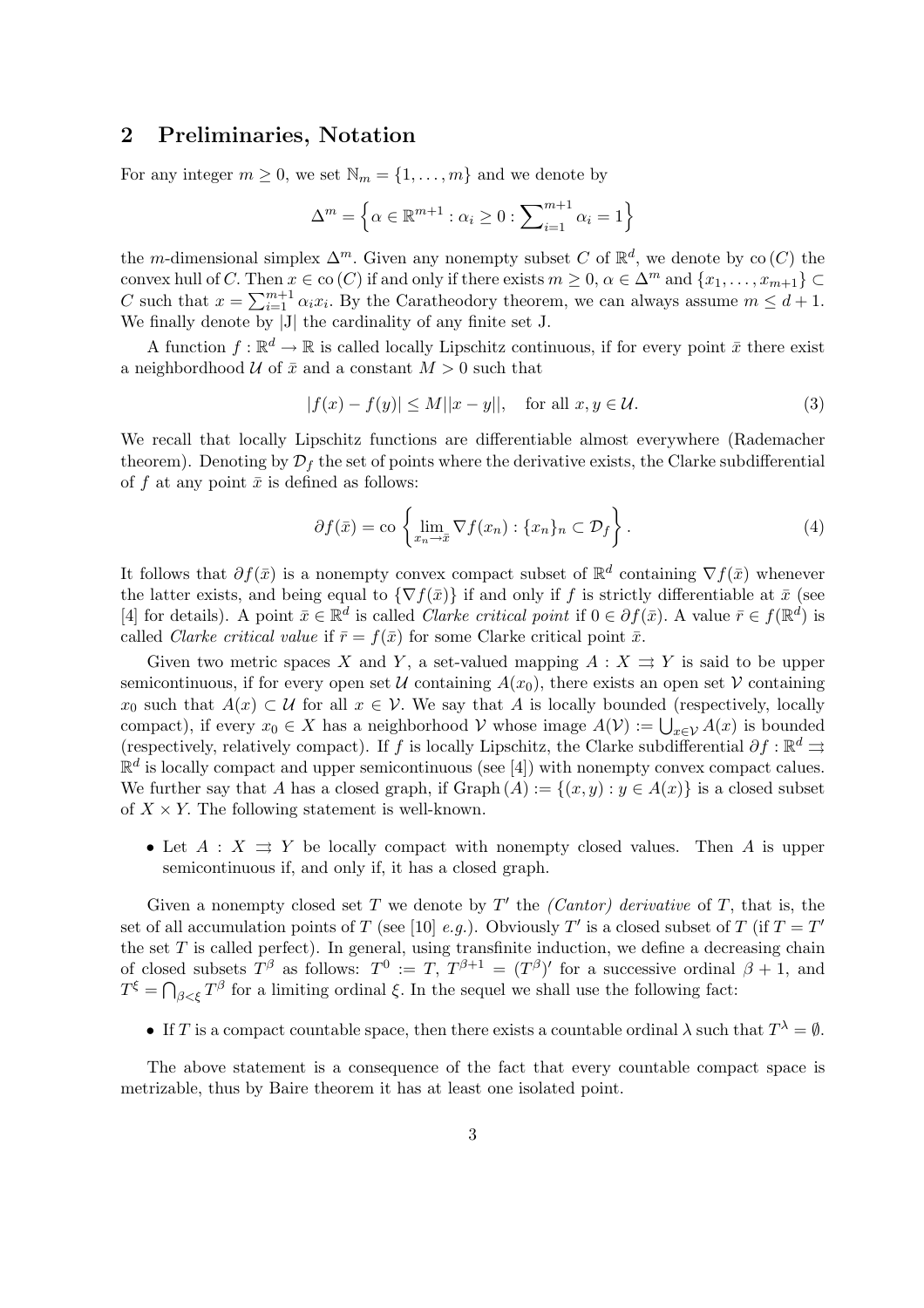#### 3 Main result

In this section we establish our main result, namely, the set of Clarke critical values of any continuous selection (1) is null, provided  $(\mathcal{H}_1)$ - $(\mathcal{H}_3)$  hold. To this end, we shall need several intermediate results, some of them of independent interest. Let us state the following result, whose proof is standard and will be omitted.

Lemma 1 (Upper semicontinuity of the map of active indices). The set-valued mapping

$$
x \rightrightarrows T(x) = \{t \in T : f(x) = F(x, t)\}
$$

 $(defind in (2))$  is upper semicontinuous with nonempty compact values.

Our next aim is to show that continuous selections of the form (1) inherit from the family  $F(\cdot, t)$  the property of being (locally) Lipschitz continuous, as a consequence of assumption  $(\mathcal{H}_1)$ . For this result assumptions  $(\mathcal{H}_2)$ - $(\mathcal{H}_3)$  are relaxed. On the other hand, obvious counterexamples can be found if  $T$  is uncountable or if it is not compact.

**Proposition 2** (Lipschitz continuity of f). Let  $T \neq \emptyset$  be compact countable and  $F : \mathbb{R}^d \times T \to \mathbb{R}$ be continuous. Let  $f : \mathbb{R}^d \to \mathbb{R}$  be a selection of F, that is,

$$
f(x) \in \{F(x,t) : t \in T\}, \text{ for all } x \in \mathbb{R}^d.
$$

(i) If f has closed graph, then it is continuous.

(ii) If in addition,  $x \mapsto F(x, t)$  is locally Lipschitz, uniformly on  $t \in T$ , then f is locally Lipschitz.

**Proof.** (i) Let  $\{x_n\} \to \bar{x}$  and let  $t_n \in T(x_n)$  so that  $f(x_n) = F(x_n, t_n)$ . Since F is continuous and T is compact, the sequence  $\{f(x_n)\}_n$  is bounded. Further, any accumulation point of the sequence  ${f(x_n)}_n$  has to be equal to  $f(\bar{x})$ , since f has closed graph. This proves that  ${f(x_n)}_{n>1}$ converges to  $f(\bar{x})$  and the assertion follows.

(ii) Let  $x_0 \in \mathbb{R}^d$ . According to our assumption, there exists  $M > 0$  and a convex neighborhood U of  $x_0$  such that for all  $x, y \in U$  and  $t \in T$ 

$$
|F(x,t) - F(y,t)| \le M ||x - y||.
$$

We shall show that f is Lipschitz continuous on U with constant M, that is, for any  $\bar{x}, \bar{y} \in \mathcal{U}$  we have

$$
|f(\bar{y}) - f(\bar{x})| \le M \, ||\bar{y} - \bar{x}||. \tag{5}
$$

To prove (5), fix  $\bar{x}, \bar{y} \in \mathcal{U}$  with  $\bar{x} \neq \bar{y}$  and define the function  $\rho : [\bar{x}, \bar{y}] \to [\bar{x}, \bar{y}]$  as follows:

$$
\rho(x) = \sup \{ z \in [x, \bar{y}] : |f(z) - f(x)| \le M ||z - x|| \}.
$$
\n(6)

Since  $f$  is continuous, the above supremum is in fact a maximum. We further define

$$
\mathcal{F} = \{ x \in [\bar{x}, \bar{y}] : \rho(x) = x \}. \tag{7}
$$

Notice that  $\rho(x) \geq x$  and that

$$
\rho(\rho(x)) = \rho(x). \tag{8}
$$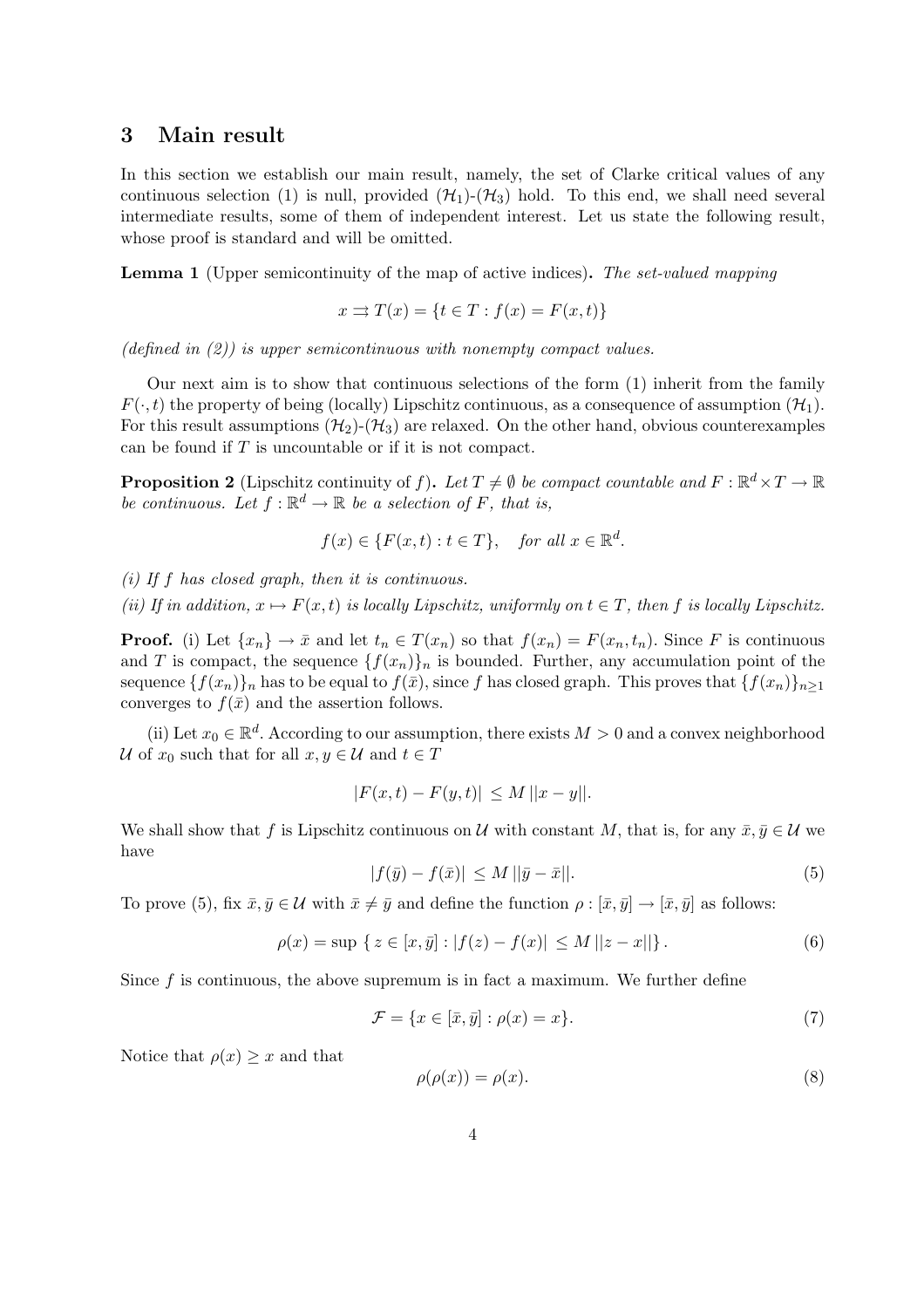Thus, if we prove that  $\mathcal{F} = {\bar{y}}$ , then (5) follows. The last part of the proof is devoted to show that F reduces to the singleton  $\{\bar{y}\}\$ . We shall need the following assertion.

*Claim 1.* If  $(\hat{x}, \hat{x} + \delta) \subset [\bar{x}, \bar{y}] \setminus \mathcal{F}$  for some  $\delta > 0$  and  $\hat{x} \in [\bar{x}, \bar{y}]$ , then  $\hat{x} \notin \mathcal{F}$ .

*Proof of Claim 1.* Let us first show that for every  $x \in (\hat{x}, \hat{x} + \delta)$  we have  $\rho(x) \geq \hat{x} + \delta$ . Indeed, if this were not the case, then for some  $x_1 \in (\hat{x}, \hat{x} + \delta)$  we would have  $\hat{x} < x_1 < \rho(x_1) < \hat{x} + \delta$ , which in view of (8) yields  $\rho(x_1) \in (\hat{x}, \hat{x} + \delta) \cap \mathcal{F}$ , a contradiction. Now let us consider a strictly decreasing sequence  $\{\varepsilon_n\}\setminus 0$ . By continuity of f, for every  $n\geq 1$  there exists  $\delta_n>0$  such that for all  $x \in (\hat{x}, \hat{x} + \delta_n)$  we have  $|f(\hat{x}) - f(x)| < \varepsilon_n$ . We can clearly assume that the sequence  $\{\delta_n\}_n$ is decreasing and  $\delta_1 < \delta$ . Then for  $x_n \in (\hat{x}, \hat{x} + \delta_n)$ , we have  $\rho(x_n) \geq \hat{x} + \delta$  and  $|f(\hat{x}) - f(x_n)| < \varepsilon_n$ . It follows

$$
|f(\hat{x}) - f(\rho(x_n))| \le \varepsilon_n + |f(x_n) - f(\rho(x_n))| \le \varepsilon_n + M||x_n - \rho(x_n)|| < \varepsilon_n + M||\hat{x} - \rho(x_n)||. \tag{9}
$$

Since  $\rho(x_n) \in [\hat{x} + \delta, \bar{y}]$ , passing to a subsequence if necessary, we may assume  $\rho(x_n) \to z^* \in$  $[\hat{x} + \delta, \bar{y}]$  as  $n \to \infty$ . We deduce from (9) that

$$
|f(\hat{x}) - f(z^*)| \le M ||\hat{x} - z^*||,
$$

yielding  $\rho(\hat{x}) \geq z^* \geq \hat{x} + \delta$ , that is,  $\hat{x} \notin \mathcal{F}$ .

Before we proceed to the rest of the proof, let us introduce the following notation: For any ordinal  $\beta$ , we define

$$
X_{\beta} := \{ x \in [\bar{x}, \bar{y}] : T(x) \cap T^{\beta} \neq \emptyset \},
$$

where  $T(x)$  is defined in (2) and  $T^{\beta}$  denotes the Cantor-Bendinxon derivative of order  $\beta$  of the compact set  $T$ . We shall now prove the following assertion.

*Claim 2.* For every ordinal  $\beta$  it holds:

$$
\hat{x} \in \mathcal{F} \setminus \{\bar{y}\} \Longrightarrow \hat{x} \in X_{\beta}.\tag{10}
$$

*Proof of Claim 2.* Let  $\hat{x} \in \mathcal{F}\setminus{\{\bar{y}\}}$ . We deduce by Claim 1 that there exists  $\{x_n\}_n \subset \mathcal{F} \cap (\hat{x}, \bar{y})$ with  $x_n \to \hat{x}$ . Pick  $t_n \in T(x_n)$ , so that  $f(x_n) = F(x_n, t_n)$ . We may assume, passing possibly to a subsequence, that  $\{t_n\}_n$  converges to some  $\hat{t} \in T$ . Then taking the limit as  $n \to +\infty$  we deduce  $f(\hat{x}) = F(\hat{x}, t)$ , thus  $\hat{t} \in T(\hat{x})$ . Note further that  $\hat{t}$  cannot be equal to  $t_n$  for some n, since in such case we would have

$$
|f(\hat{x}) - f(x_n)| = |F(\hat{x}, \hat{t}) - F(x_n, \hat{t})| \le M ||\hat{x} - x_n||,
$$

yielding  $\rho(\hat{x}) \geq x_n > \hat{x}$  and contradicting the fact that  $\hat{x} \in \mathcal{F}$ . It follows that  $\hat{t} \in T(\hat{x}) \cap T'$  and  $\hat{x} \in X'$ . Thus the assertion holds for  $\beta = 1$ .

We shall use transfinite induction. Let us first assume that  $\mathcal{F}\setminus{\{\bar{y}\}}\subset X_\beta$  for some ordinal β and let us assume, towards a contradiction, that there exists  $\hat{x} \in \mathcal{F}\setminus{\{\bar{y}\}}$  with  $\hat{x} \notin X_{\beta+1}$ . It follows easily by the latter and the compactness of  $T^{\beta}$  that for some  $\delta > 0$  we have  $(\hat{x}, \hat{x} + \delta) \cap$  $X_{\beta} = \emptyset$ . In view of our inductive assumption,  $(\hat{x}, \hat{x} + \delta) \cap \mathcal{F} = \emptyset$ , hence by Claim 1,  $\hat{x} \notin \mathcal{F}$  a contradiction.

It remains to consider the case of a limiting ordinal  $\xi$ . To this end, let us assume that (10) holds for all ordinals  $\beta < \xi$  and that  $\hat{x} \in \mathcal{F}\setminus{\{\bar{y}\}}$ . It follows that  $\hat{x} \in X_{\beta}$  for every  $\beta < \xi$ ,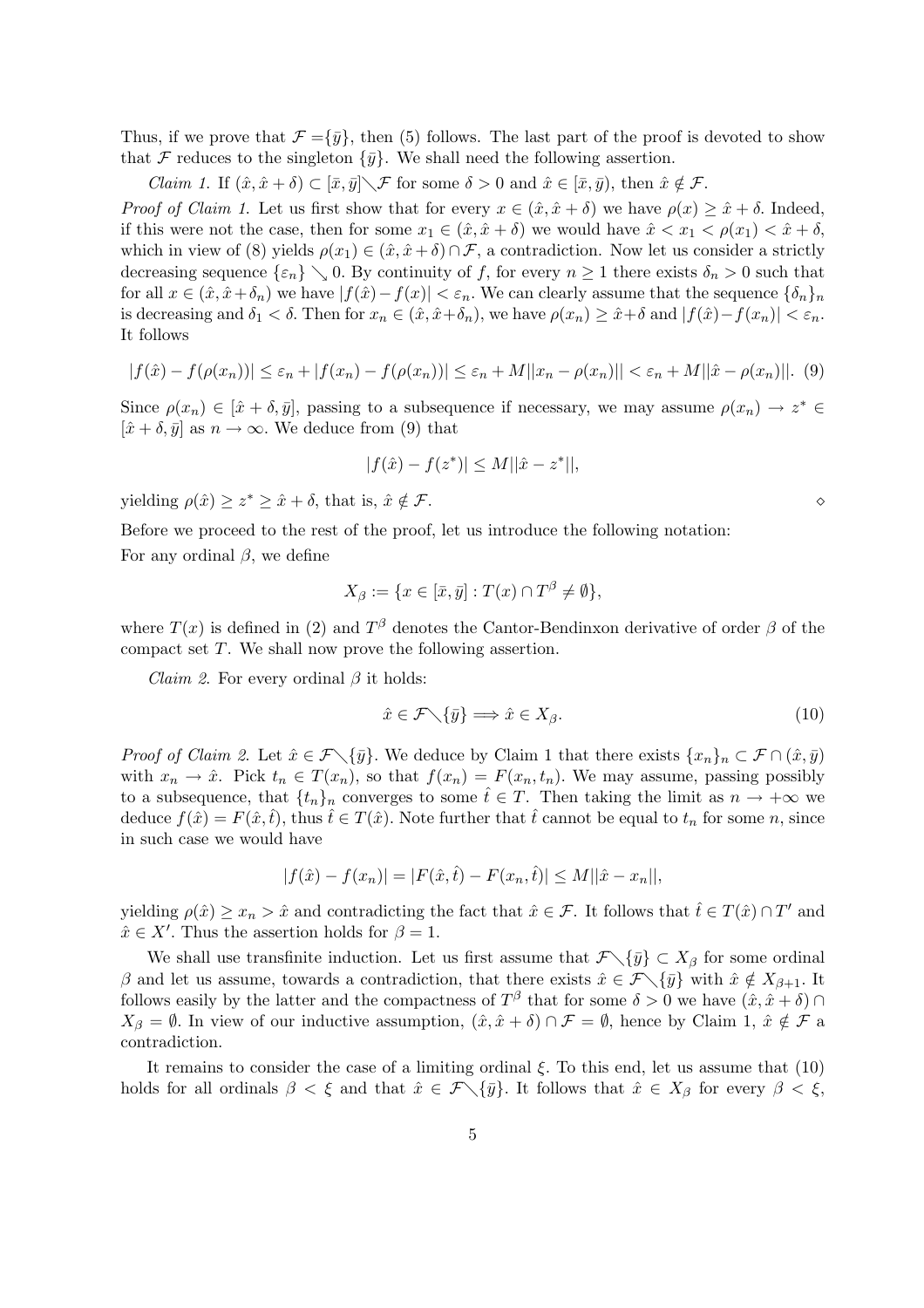hence the set  $\mathcal{T}_{\beta} := T(\hat{x}) \cap T^{\beta}$  is nonempty and compact. Moreover, for  $\beta_1 < \beta_2$  we have  $\mathcal{T}_{\beta_1} \supset \mathcal{T}_{\beta_2}$ . It follows readily that the family  $\{\mathcal{T}_{\beta}\}_{{\beta<\xi}}$  has the finite intersection property, thus  $\mathcal{J}_{\beta<\xi}$   $\mathcal{T}_{\beta}=T(\hat{x})\cap T^{\xi}\neq\emptyset$ . Therefore,  $\hat{x}\in X_{\xi}$ . This completes the transfinite induction and the claim is proved.  $\Diamond$ 

Since T is a countable compact set, there exists a (countable) ordinal  $\lambda$  such that  $T^{\lambda} = \emptyset$ . It follows that  $X_{\lambda} = \emptyset$  and  $\mathcal{F} = {\overline{y}}$ . The proof is complete.

As a consequence of the previous proposition, the Clarke subdifferential enters naturally into consideration for the study of continuous functions of the form (1). Our next objective is to associate the subdifferential  $\partial f(x)$  of the selection f with the active derivatives  $\nabla_x F(x,t)$ ,  $t \in T(x)$ , of the corresponding family. This is the aim of the forthcoming Proposition 4. We shall need the following one-dimensional result.

**Lemma 3** (one-dimensional case). Let  $h : \mathbb{R} \to \mathbb{R}$  be a continuous function satisfying

$$
h(x) \in \{g_t(x) : t \in T\}, \quad \text{for all } x \in \mathbb{R},
$$

where the functions  $(x,t) \longmapsto g_t(x)$ , and  $(x,t) \longmapsto g'_t(x)$  are continuous and T is a countable compact set. Then (h is locally Lipschitz and) for every point of differentiability  $x \in \mathcal{D}_h$  it holds

$$
h'(x) \in \text{co} \left\{ g'_t(x) : t \in T(x) \right\}. \tag{11}
$$

**Proof.** Let us assume, towards a contradiction, that (11) fails for some  $\bar{x} \in \mathcal{D}_h$ . We may assume  $\bar{x} = 0$ ,  $h(0) = 0$ ,  $h'(0) = 0$  and  $g'_t(0) \ge 2$  for all  $t \in T(0)$  (there is no loss of generality in doing this). Since the mapping  $(x,t) \longmapsto g_t'(x)$  is continuous around  $(0,\bar{t})$ , for all  $\bar{t} \in T(0)$  and since  $T(0)$  is compact, we infer that for some  $\delta_0 > 0$  and some open neighborhood  $T_0$  of  $T(0)$  we have

$$
g_t'(x) \ge 1, \quad \text{for all } x \in [0, \delta_0] \text{ and all } t \in T_0. \tag{12}
$$

Since  $h(0) = h'(0) = 0$ , shrinking  $\delta_0 > 0$  if needed, we guarantee that

$$
|h(x)| \le \frac{1}{2}x, \quad \text{for all } x \in [0, \delta_0]. \tag{13}
$$

Let us define the function  $\hat{\rho} : [0, \delta_0] \to [0, \delta_0]$  as follows:

$$
\hat{\rho}(x) = \sup \{ z \in [x, \delta_0] : h(z) - h(x) \ge z - x \}.
$$
\n(14)

By continuity of h we deduce that the supremum in  $(14)$  is in fact a maximum. Notice also that  $\hat{\rho}(x) \geq x$  and  $\hat{\rho}(\hat{\rho}(x)) = \hat{\rho}(x)$ . Defining

$$
\hat{\mathcal{F}} := \{ x \in [0, \delta_0] : \hat{\rho}(x) = x \},
$$

using  $(12)$  and proceeding in a similar way as in the proof of Proposition 2 (*Claims* 1 and 2) we can show that  $\mathcal{F} = {\delta_0}$ . This yields  $\hat{\rho}(0) > 0$ , thus combining with (14) and (13) we get

$$
\frac{1}{2}\hat{\rho}(0) \ge h(\hat{\rho}(0)) = h(\hat{\rho}(0)) - h(0) \ge \hat{\rho}(0),\tag{15}
$$

a clear contradiction.  $\Box$ 

We are now ready to relate the Clarke subdifferential of the selection  $f$  with the active derivatives of the family  $F(\cdot, t)$ ,  $t \in T$ .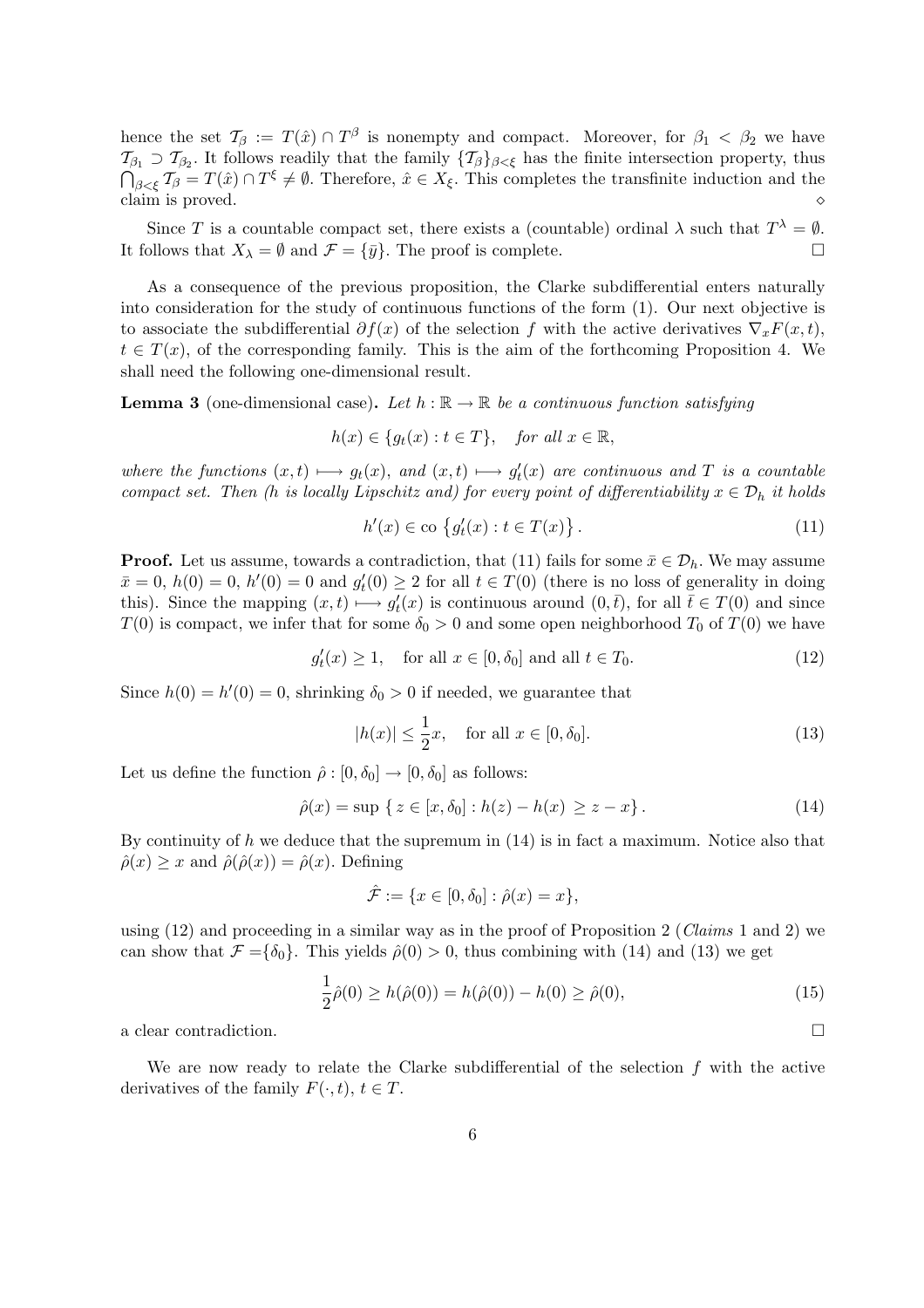**Proposition 4** (Clarke subdifferential versus active derivatives). Let  $f : \mathbb{R}^d \to \mathbb{R}$  be any continuous function satisfying

$$
f(x) \in \{F(x,t) : t \in T\}, \text{ for all } x \in \mathbb{R}^d,
$$

where F,  $\nabla_{x}F$  are continuous and T is a countable compact set. Then f is locally Lipschitz and

$$
\partial f(x) \subset \text{co } \{ \nabla_x F(x, t) : t \in T(x) \}, \quad \text{for all } x \in \mathbb{R}^d. \tag{16}
$$

Before we proceed, let us introduce the set-valued map  $A_f : \mathbb{R}^d \rightrightarrows \mathbb{R}^d$  defined by

$$
A_f(x) = \text{co }\left\{\nabla_x F(x,t) : t \in T(x)\right\}.
$$
\n
$$
(17)
$$

The above proposition actually claims that the Clarke subdifferential  $\partial f(x)$  is contained in  $A_f(x)$ . This set-valued map will be also in use in our main result.

**Proof of Proposition 4.** The set-valued mapping  $x \Rightarrow C(x) := {\nabla_x F(x, t) : t \in T(x)}$  has a closed graph, nonempty compact values and is locally compact, thus it is upper semicontinuous. It follows readily from the definition that the set-valued mapping  $A_f(x) := \text{co } C(x)$  is upper semicontinuous with nonempty convex compact values, therefore, it has a closed graph. In view of the definition of Clarke subdifferential, see (4), inclusion (16) will follow from the relation

$$
\nabla f(x) \in A_f(x), \quad \text{for all } x \in \mathcal{D}_f. \tag{18}
$$

Let us prove that (18) holds. We proceed by contradiction: assume that for some  $\bar{x} \in \mathcal{D}_f$ the functional  $\ell := \nabla f(\bar{x})$  does not belong to  $A_f(\bar{x})$ . We may assume for simplicity that  $\ell = 0$ , since we can always replace  $f(x)$  by  $f(x) - \langle \ell, x \rangle$  and  $F(x, t)$  by  $F(x, t) - \langle \ell, x \rangle$ . Then by the Hahn-Banach theorem, there exists a direction  $e \in \mathbb{R}^d$ , such that for all  $t \in T(\bar{x})$  we have  $\langle \nabla_x F(\bar{x}, t), e \rangle > 1 > 0 = \langle \nabla f(\bar{x}), e \rangle$ . Let us consider the restrictions of f and  $F(\cdot, t)$ , for every  $t \in T$ , on the line  $\bar{x} + \mathbb{R}e$ , that we call h and  $g_t(\cdot)$  respectively. In other words, for every  $s \in \mathbb{R}$ we set

$$
h(s) := f(\bar{x} + se) \quad \text{and} \quad g_t(s) := F(\bar{x} + se, t).
$$

It follows that  $h'(0) = \langle \nabla f(\bar{x}), e \rangle = 0$  and  $g'_t(0) = \langle \nabla_x F(\bar{x}, t), e \rangle > 1$ ,  $t \in T(\bar{x})$ . Applying Lemma 3 we get a contradiction. The proof is complete.  $\Box$ 

We are now ready to prove our main result for continuous selections of the form (1). The notion of criticality is based on the set-valued mapping  $A_f$ , so it applies a fortiori for the Clarke critical values.

**Theorem 5** (Generalized Morse-Sard theorem). Let  $f : \mathbb{R}^d \to \mathbb{R}$  be a continuous function of the form

$$
f(x) \in \{F(x, t) : t \in T\}, \quad \text{for all } x \in \mathbb{R}^d
$$

where  $x \mapsto F(x, t)$  is a family of  $C^k$ -smooth functions, with  $k \geq d$ , and T a countable compact set. We assume that F and  $\nabla_x F$  are continuous on  $\mathbb{R}^d \times T$ . Then the set of Clarke critical values of f has measure zero.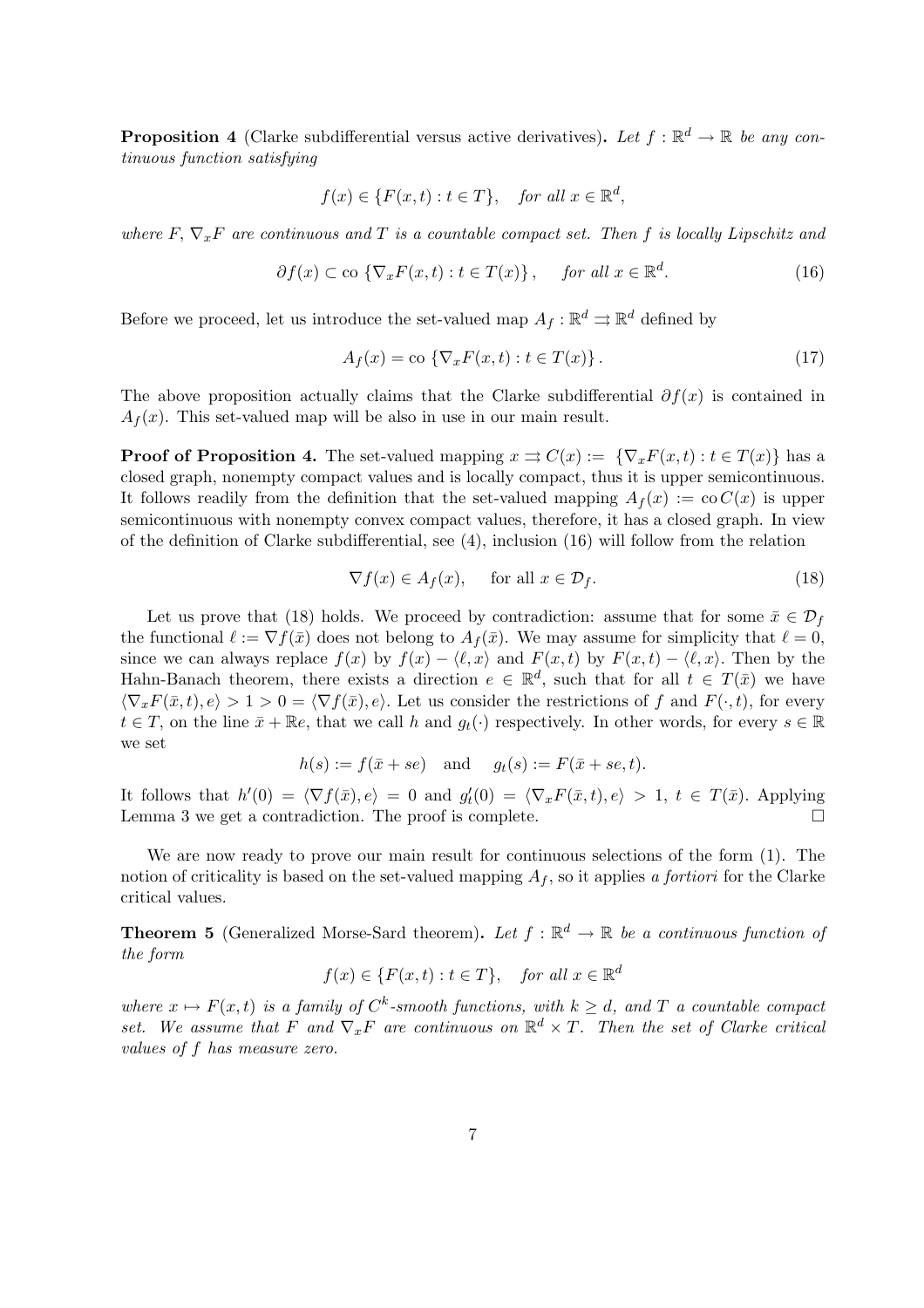**Proof.** Recalling by (17) the definition of the set-valued mapping  $A_f$ , we define the set of broadly critical points of f as follows:

$$
S = \{ x \in \mathbb{R}^d : 0 \in A_f(x) \}.
$$

In view of Proposition 4, we have  $x \in S$  whenever  $0 \in \partial f(x)$ . Therefore the set of broadly critical values  $f(S)$  contains the set of Clarke critical values. We shall establish the following (generalized) Morse-Sard theorem: the set  $f(S)$  of broadly critical values of f is null.

To this end, let  $x \in S$ . Applying the Caratheodory theorem we deduce that there exist a finite subset J of  $T(x)$ , with  $|J| \le d+1$ , and  $\alpha \in \Delta^{|J|}$  such that

$$
\sum_{t \in J} \alpha_t \nabla_x F(x, t) = 0. \tag{19}
$$

We say that (19) defines a minimal representation of 0 for the critical point  $x \in S$ , if it involves a minimum number of active gradients  $\nabla_x F(x,t), t \in T(x)$ . We further denote by  $S(\ell)$ , for  $1 \leq \ell \leq d+1$ , the set of broadly critical points of f, admitting a minimal representation of 0 made of exactly  $\ell$  active gradients. Clearly,

$$
S = \bigcup_{\ell=1}^{d+1} S(\ell). \tag{20}
$$

In order to establish that  $f(S)$  has measure zero, it suffices to prove that for every  $\ell \in \mathbb{N}_{d+1}$  the set  $f(S(\ell))$  is contained in a null-set.

• Let us first consider the case  $\ell = 1$ . Then

$$
S(1) = \{x \in \mathbb{R}^d : \exists t \in T(x), \, \nabla_x F(x, t) = 0\}.
$$

Denoting by  $S_t$  the set of critical points of the  $C^k$  function  $x \mapsto F(x, t)$ , we have  $S(1) \subset$  $\cup_{t\in T} S_t$  and  $\mathbf{r}$ 

$$
f(S(1)) \subset \bigcup_{t \in T} F(S_t, t).
$$

Applying the classical Morse-Sard theorem to each function  $x \mapsto F(x, t)$ , we deduce that  $f(S(1))$  is contained in a countable union of null-sets, thus it is also a null-set.

• Fix  $1 < \ell \leq d + 1$ . For every finite subset J of T of cardinality  $|J| = \ell$  we set

$$
S(\ell, J) := \left\{ x \in S(\ell) : J \subset T(x), \, \exists \alpha \in \Delta^{|J|} : \, \sum_{t \in J} \alpha_t \, \nabla_x F(x, t) = 0 \right\}.
$$
 (21)

Let us prove that for every  $x \in S(\ell, J)$ , the vector space

$$
W_x := \text{span } \{ \nabla_x F(x, t) : t \in J \}
$$

has dimension  $\ell - 1$ . Indeed, since  $0 \in \text{co}\{\nabla_x F(x, t) : t \in J\} \subset W_x$ , the Caratheodory theorem asserts that for some  $J^* \subset J$  of cardinality  $|J^*| = \dim W_x + 1$  we have  $0 \in$  $\text{co}\{\nabla_x F(x,t): t \in J^*\}.$  Since the representation (19) in (21) is minimal, we deduce  $J^* = J$ and  $\ell = \dim W_x + 1$ , that is,  $\dim W_x = \ell - 1$ .

Assume  $J := \{t_1, t_2, \ldots, t_\ell\}$ , set  $\Phi_i(x) = F(x, t_i) - F(x, t_\ell)$  for  $i \in \mathbb{N}_{\ell-1}$  and consider the function ½

$$
\begin{cases} \Phi: \mathbb{R}^d \to \mathbb{R}^{\ell-1} \\ \Phi = (\Phi_1, \dots, \Phi_{\ell-1}). \end{cases}
$$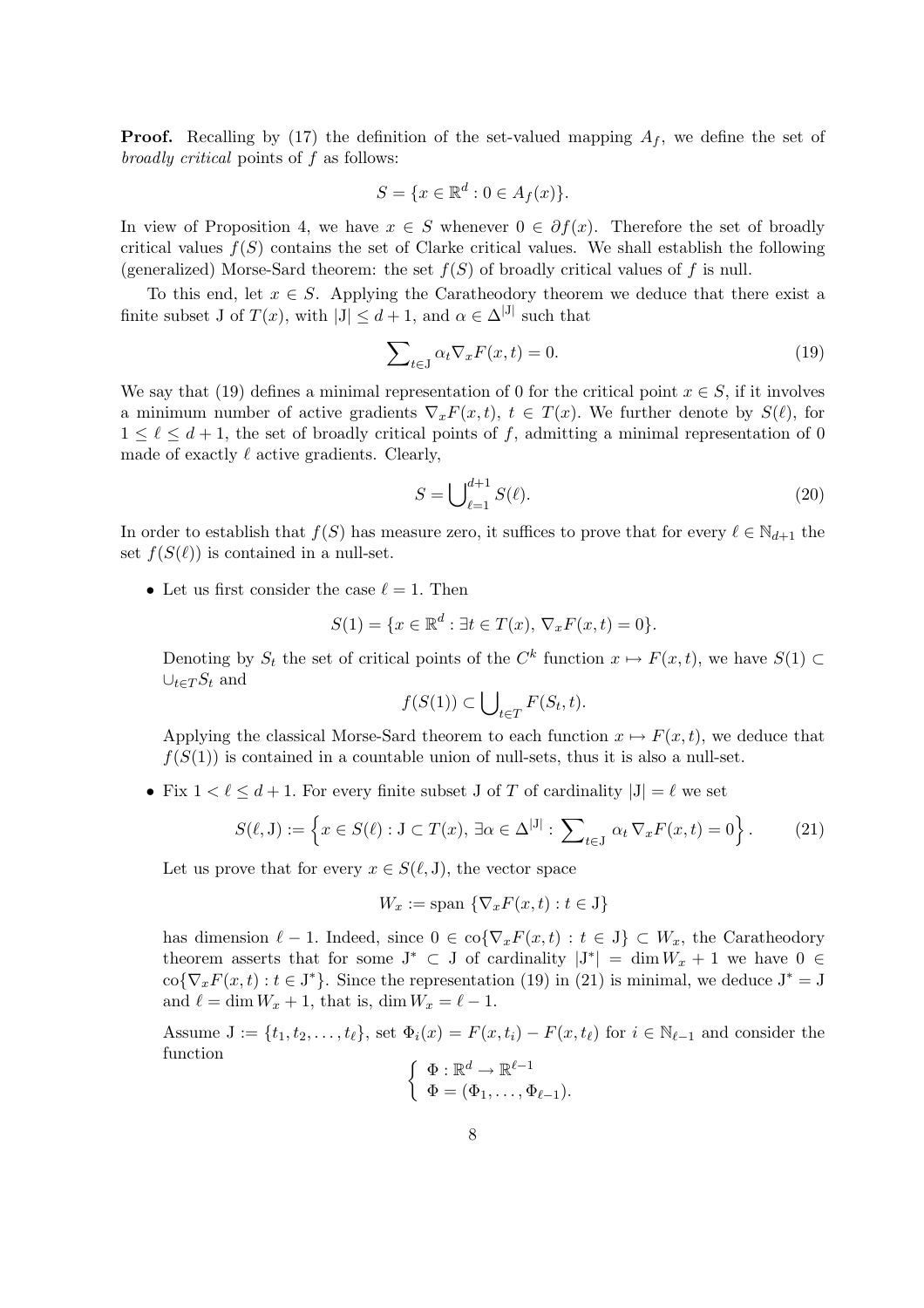We further define  $E_J = \Phi^{-1}(0)$  and

$$
\mathcal{M}_{\mathcal{J}} = \{ x \in E_{\mathcal{J}} : \text{rg } D\Phi(x) = \ell - 1 \},
$$

where rg  $D\Phi(x)$  stands for the dimension of the image of  $\mathbb{R}^d$  under  $D\Phi(x)$ . It follows by the implicit function theorem that  $\mathcal{M}_J$  is a  $C^k$ -differentiable manifold of co-dimension  $\ell-1$ (for  $\ell = d + 1$  it reduces to a locally finite union of points).

Notice that if  $x \in S(\ell, J)$ , then  $x \in E_J$  and the gradients  $\{\nabla \Phi_i(x) : i \in \mathbb{N}_{\ell-1}\}\$  are linearly independent. It follows that

$$
S(\ell, J) \subset \mathcal{M}_J.
$$

Let  $\varphi_J$  denote the restriction of any of the functions  $x \mapsto F(x, t_i)$  to  $\mathcal{M}_J$  (they are all equal there). Then  $\varphi_J$  is  $C^k$  differentiable on  $\mathcal{M}_J$  and its Riemann gradient at  $x \in \mathcal{M}_J$  satisfies

$$
d\varphi_J(x) = \text{proj}_{T_{\mathcal{M}_J}(x)} [\nabla_x F(x, t_i)], \text{ for all } i \in \mathbb{N}_{\ell},
$$

where  $\mathrm{proj}_{T_{\mathcal{M}_{\mathrm{J}}}(x)}$  denotes the projection operator onto the tangent space  $T_{\mathcal{M}_{\mathrm{J}}}(x)$  at  $x$  of the manifold  $\mathcal{M}_J$ . The above formula together with (19) show that any critical point  $x \in S(\ell, J)$ satisfies  $d\varphi_J(x) = 0$ , that is,  $S(\ell, J)$  is contained in the set  $S_J = \{x \in \mathcal{M}_J : d\varphi_J(x) = 0\}$  of critical points of the function  $\varphi_J : \mathcal{M}_J \to \mathbb{R}$ . Notice further that  $\varphi_J(x) = f(x) = F(x, t_1)$ for all  $x \in S(\ell, J)$ , yielding

$$
f(S(\ell, J)) \subset \varphi_J(S_J). \tag{22}
$$

Applying the Morse-Sard theorem to the  $C^k$  function  $\varphi_J$  over the  $C^k$  differentiable manifold  $\mathcal{M}_{J}$  ([8, Theorem 1.3] e.g.) we conclude that  $f(S(\ell, J))$  has measure zero. Let us finally notice that  $\mathbf{r}$ 

$$
S(\ell) \subset \bigcup_{\mathbf{J}\subset T, \,|\mathbf{J}|=\ell} S(\ell, \mathbf{J}).\tag{23}
$$

It follows that  $f(S(\ell))$  is contained in the countable union of the null-sets  $f(S(\ell, J))$ , thus it has measure zero.

It now follows from (20) that  $f(S)$  has measure zero, which completes the proof.  $\Box$ 

The following corollary is an immediate consequence of Theorem 5.

Corollary 6 (Morse-Sard theorem for functions of max type). Consider the locally Lipschitz function

$$
f(x) = \max_{t \in T} F(x, t), \quad x \in \mathbb{R}^d
$$
 (24)

where T is a countable compact set and for every  $t \in T$  the function  $x \mapsto F(\cdot, t)$  is  $C^k$ . differentiable with  $k \geq d$ . If F and  $\nabla_x F$  are continuous, the set of Clarke critical values of f has measure zero.

We recall that a function f is called lower- $C<sup>k</sup>$  if it can be represented as a maximum of a family of  $C^k$ -functions  $x \mapsto F(x, t)$ , indexed on a compact set T, and such that  $F, \nabla_x F, \ldots, \nabla_k F$ are continuous on  $\mathbb{R}^d \times T$  (see [15], [7] *e.g.*). Lower-C<sup>k</sup> functions are Lipschitz continuous and Clarke regular (see [4], [15] for relevant definitions and proofs). Corollary 6 reveals in particular that the Morse-Sard theorem holds true for lower- $C<sup>k</sup>$  functions, provided the compact set T is countable. The following remark shows that this assumption cannot be relaxed, revealing that both Corollary 6 and Theorem 5 are sharp.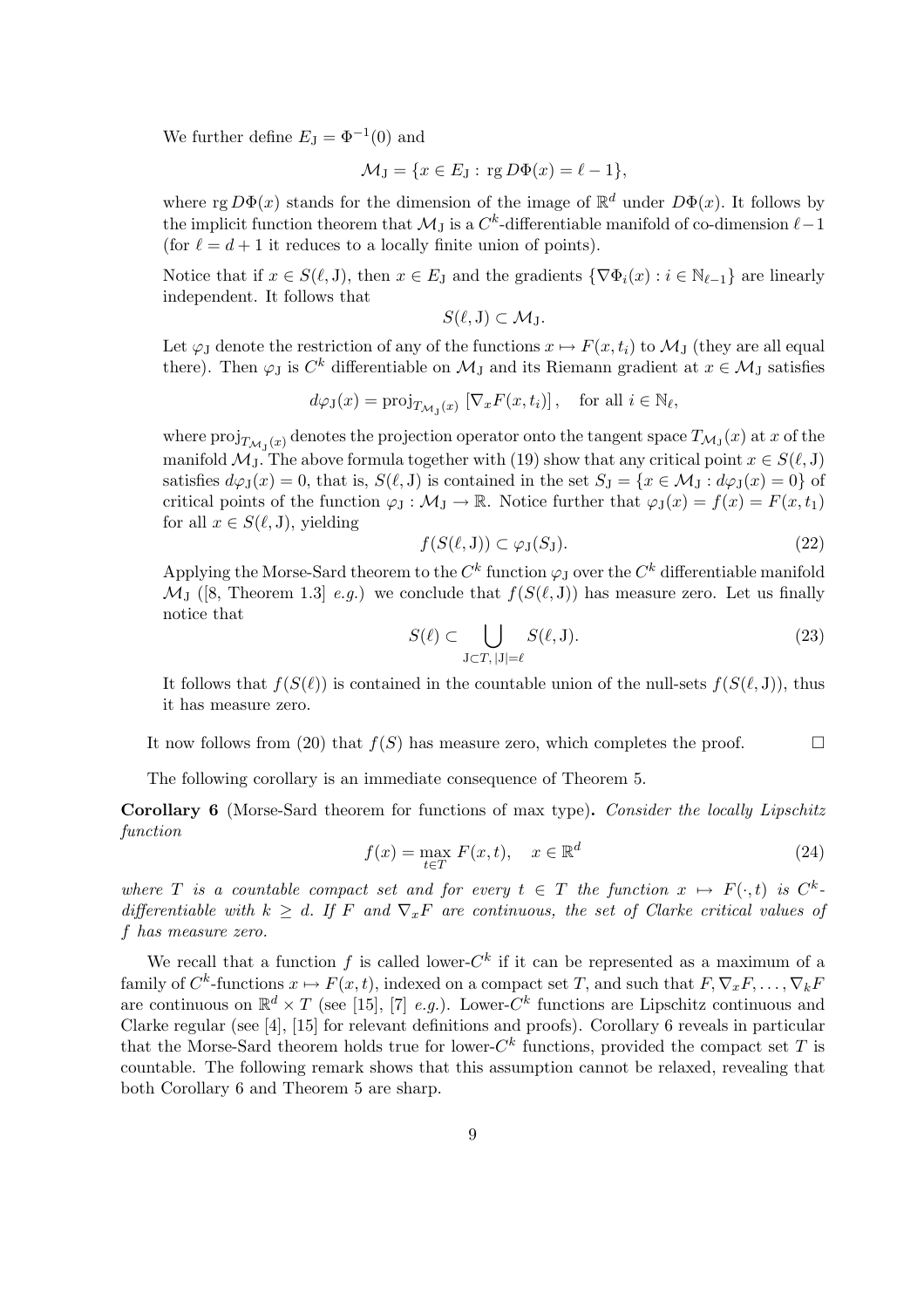**Remark 7** (Sharpness of the main result). (i). It is well-known ([15]) that every lower- $C^2$  function, thus a fortiori, every  $C^2$  function, can be parameterized to become lower- $C^{\infty}$ . Therefore, the Morse-Sard theorem fails for functions of the form (24) —and consequently for Lipschitz continuous functions of the form  $(1)$ — if T is not countable and  $d \geq 3$ .

(ii) Compactness of  $T$  is not essential for the proof of our main result, it had been previously required to relate  $\partial f$  to  $A_f$  (c.f. Proposition 4). In particular, the proof of Theorem 5 shows that the set of broadly critical values of any function satisfying  $(1)$  is null, provided T is countable and  $(\mathcal{H}_2)$ - $(\mathcal{H}_3)$  hold.

Another consequence of Theorem 5 is the following result.

**Corollary 8** (Max/min operations over a collection of smooth functions). Let  $\mathcal{F}_0 = \{f_i\}_{i\in I}$  be a (possibly uncountable) collection of  $C^k$  functions on  $\mathbb{R}^d$  with  $k \geq d$ . Set  $\mathcal{F}_1$  be the collection of all max- or min-type functions of the form  $\max\{f_i : i \in J\}$  or  $\min\{f_i : i \in J\}$  where J is a finite subset of I. We construct inductively  $\mathcal{F}_{m+1}$  as the collection of all finite maxima or minima of functions in  $\mathcal{F}_m$ . Then every function  $f \in \bigcup_m \mathcal{F}_m$  is locally Lipschitz and has a null set of Clarke critical values.

**Proof.** It is easily seen that if  $f \in \mathcal{F}_m$  for some  $m \in \mathbb{N}$ , then there exists a finite set  $J \subset I$  such that f is locally Lipschitz and satisfies (1). The result follows from Theorem 5.  $\Box$ 

Acknowledgement. This work has been realized during a research stay of the third author at the University of Pau. This author thanks the host institution for hospitality.

### References

- [1] J. Borwein, X. Wang, Lipschitz functions with maximal subdifferentials are generic, Proc. Amer. Math. Soc. 128 (2000), 3221–3229.
- [2] J. BOLTE, A. DANIILIDIS, A.S. LEWIS, M. SHIOTA, Clarke subgradients of stratifiable functions,  $SIAM$  J. Optimization 18 (2007), 556–572.
- [3] J. Bolte, A. Daniilidis, A. Lewis, M. Shiota, Clarke critical values of subanalytic Lipschitz continuous functions. Ann. Polon. Math. 87 (2005), 13–25.
- [4] F. Clarke, Optimization and Nonsmooth Analysis, Wiley-Interscience, New York, 1983.
- [5] G. Compte, Y. Yomdin, Tame Geometry with Applications in Smooth Analysis, LNM 1834 (Springer 2004).
- [6] M. Coste, An introduction to o-minimal geometry, RAAG Notes, 81 p., Institut de Recherche Mathématiques de Rennes, November 1999.
- [7] A. DANIILIDIS, J. MALICK, Filling the gap between lower- $C^1$  and lower- $C^2$  functions, J. Convex Anal. 12 (2005), 315–329.
- [8] W. HIRSCH, *Differential Geometry*, Graduate Texts in Mathematics 33 (Springer, 1976).
- [9] A. Ioffe, Critical values of set-valued maps with stratifiable graphs. Extensions of Sard and Smale-Sard theorems, Proc. Amer. Math. Soc. 136 (2008), 3111–3119.